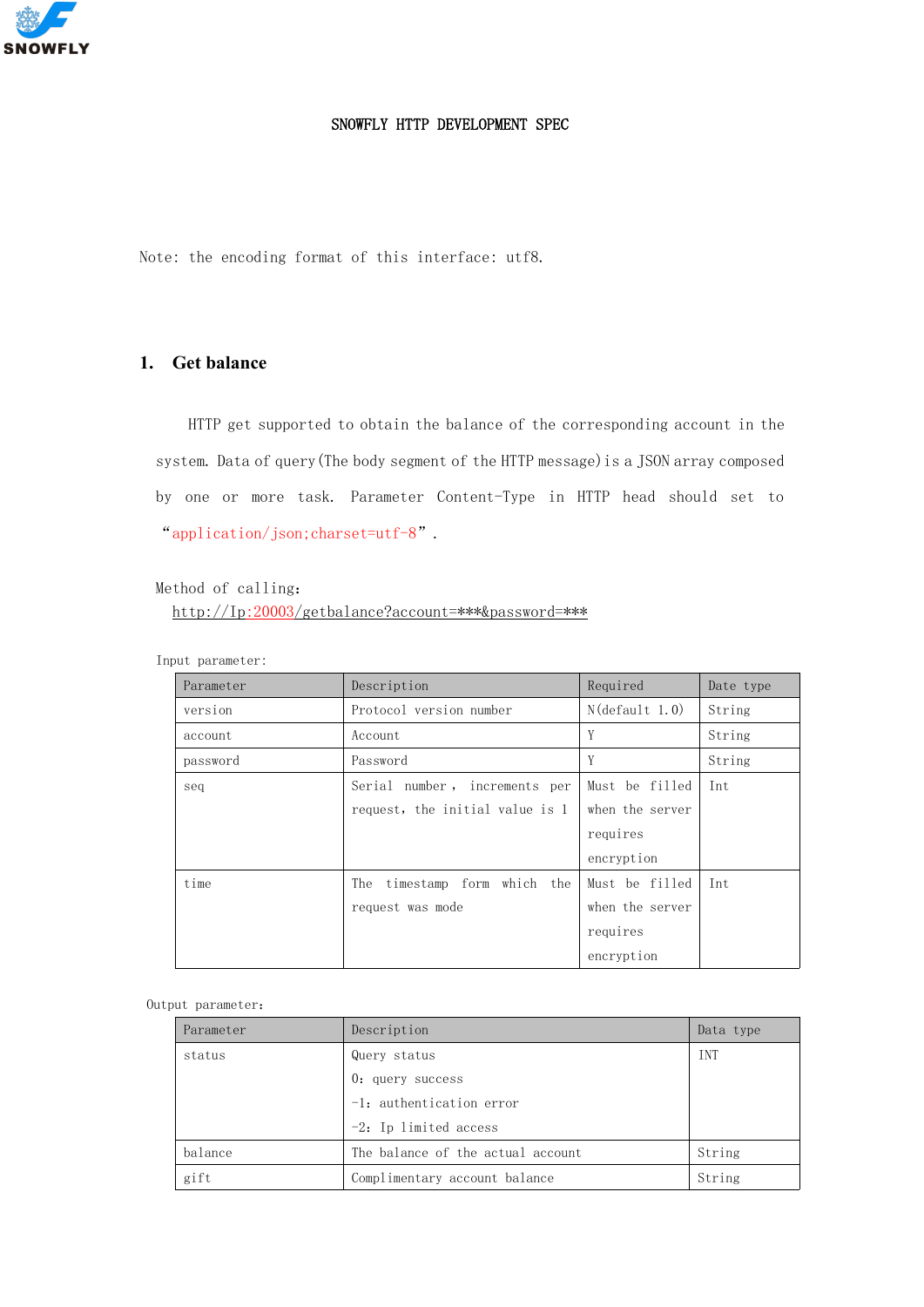```
Reply sample:
{"status":0, "balance":"99.990000", "gift":"50.00000"}
```
### **2. Send sms**

Support HTTP get or post for send sms messages. Get sends up to 100 numbers at a time. And post can submit up to 10000 numbers at once.

Submited results date (the body segment of the HTTP messages) is a JSON array conposed by one or more task. Patameter content-type in http head should set to "application/json;charset=utf-8".

1. HTTP GET method calling:

[http://Ip:20003/sendsms?account=\\*\\*\\*&password=\\*\\*\\*&smstype=0&numbers=10010,](http://ip:20003/sendsms?account=***&password=***&smstype=0&numbers=10010,1008611&content=***&mmstitle=mmstitle_text) 1008611&content=\*\*\*&mmstitle=mmstitle\_text

- 2. Http post method calling: (Notes: need put the all parameters on the body as json) [http://Ip:20003/sendsms](http://ip:20003/sendsms) body:{"account":"chenkc","password":"123456","content":"test","smstype":0,"m mstitle":"mmstitle decs", "numbers":"123456"}
- 3. Http post method calling: (Use the sms array pass multiple numbers, Content of multiple text message)

```
http://Ip:20003/sendsms
```

```
body:{"account":"chenkc","password":"123456","smsarray":[
 {"content":"***","smstype":0,"mmstitle":"***","numbers":"***","sender":"**
 *"},{"content":"***","smstype":0,"mmstitle":"***","numbers":"****,****"},
  ...
  {"content1":"***", "smstype":0,"mmstitle":"***", "numbers":"***"\}
  ]}
```
Notes: Need to put all the parameter in the body as json.

Input parameter:

| Parameter | Description                                            | Required | Data type |
|-----------|--------------------------------------------------------|----------|-----------|
| version   | $N$ (default 1.0)<br>Protocal version number           |          | String    |
| account   | Account                                                |          | String    |
| password  | Password                                               |          | String    |
| seq       | Serial number, increments per Must be filled           |          | Int       |
|           | request, the initial value is $1 \mid$ when the server |          |           |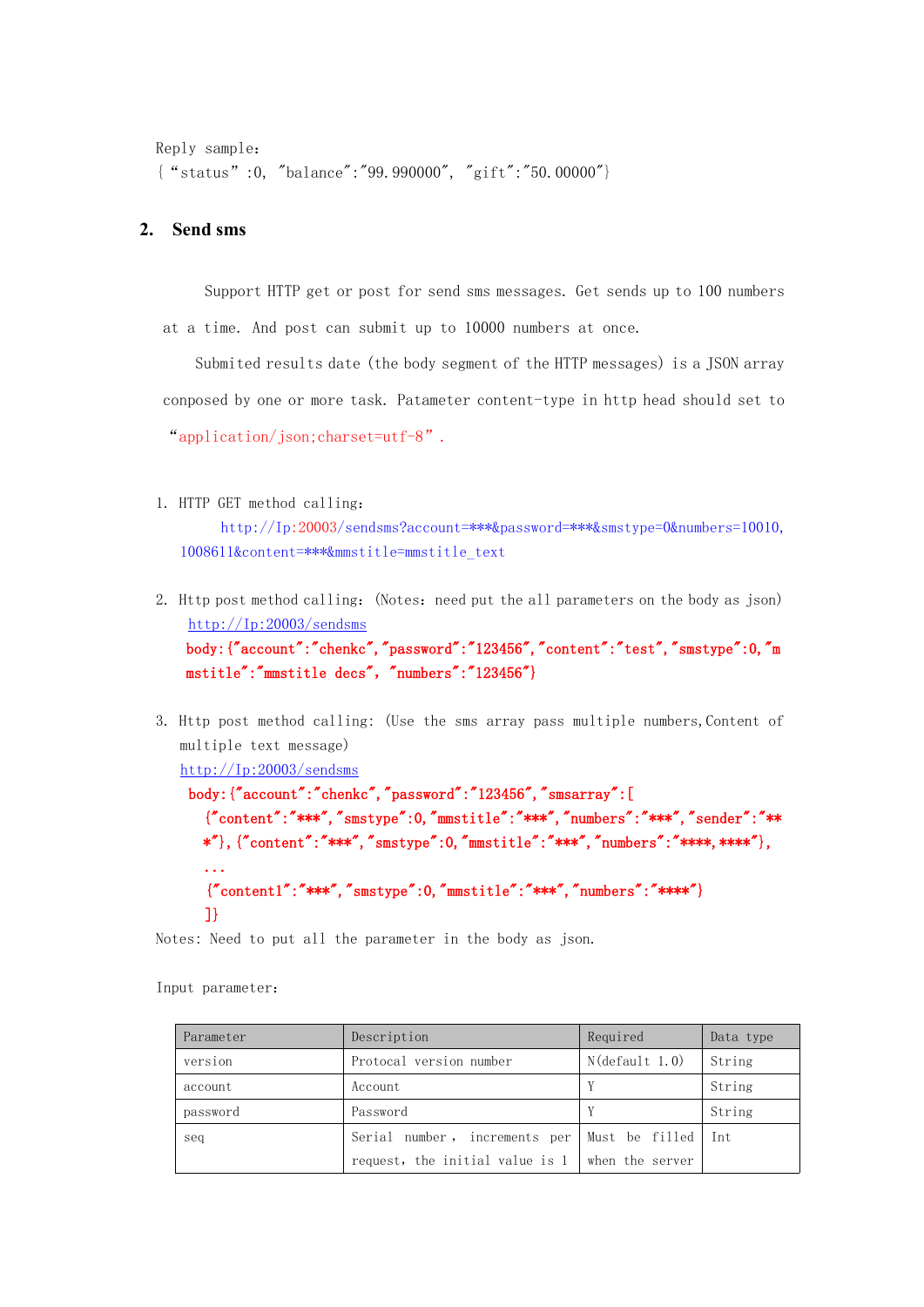|          |                                       | requires           |               |
|----------|---------------------------------------|--------------------|---------------|
|          |                                       | encryption         |               |
| time     | The timestamp form which the          | Must be filled     | Int           |
|          | request was mode                      | when the server    |               |
|          |                                       | requires           |               |
|          |                                       | encryption         |               |
| smstype  | $Sms$ type $(0:5MS, 1:MMS)$           | $N$ (default $0$ ) | Int           |
| mmstitle | MMS title (get mode need to be done   | $\mathbf N$        | String        |
|          | urlEncode)                            |                    |               |
| sender   | Sender                                | N                  | String        |
| numbers  | Sms receiving number, separated       | Y                  |               |
|          | by English comma between multiple     |                    |               |
|          | Numbers (get up to $100$ , post up to |                    |               |
|          | 10000)                                |                    |               |
| content  | ( need to<br>do<br>Send content       | Y                  | String<br>the |
|          | urlEncode)                            |                    | length        |
|          |                                       |                    | should<br>not |
|          |                                       |                    | exceed 1024   |
| sendtime | Timed delivery time (empty is         | $\mathbb N$        | String (14)   |
|          | immediately sent)                     |                    |               |
|          | For example :                         |                    |               |
|          | 20171001123015, which<br>means        |                    |               |
|          | october 1, 2017, 12:30 minutes and    |                    |               |
|          | 15 seconds                            |                    |               |

| Parameter | Description                                            | Data type  |
|-----------|--------------------------------------------------------|------------|
| status    | Send submission status                                 | <b>INT</b> |
|           | $0:$ query success                                     |            |
|           | $-1$ : authentication error                            |            |
|           | $-2$ : Ip limited access                               |            |
|           | $-3$ : SMS contain sensitive characters                |            |
|           | $-4$ : SMS contain is empty                            |            |
|           | $-5$ : SMS contain is too long                         |            |
|           | $-6$ : Not a template SMS                              |            |
|           | $-7$ : Over number                                     |            |
|           | $-8$ : number is empty                                 |            |
|           | $-9$ : Abnormal number                                 |            |
|           | $-10$ : The channel balance is insufficient to satisfy |            |
|           | this transmission                                      |            |
|           | $-11$ : The time is wrong                              |            |
|           | $-12$ : Because of the platform, batch commit          |            |
|           | error, please contact the administrator                |            |
|           | -13: User locked                                       |            |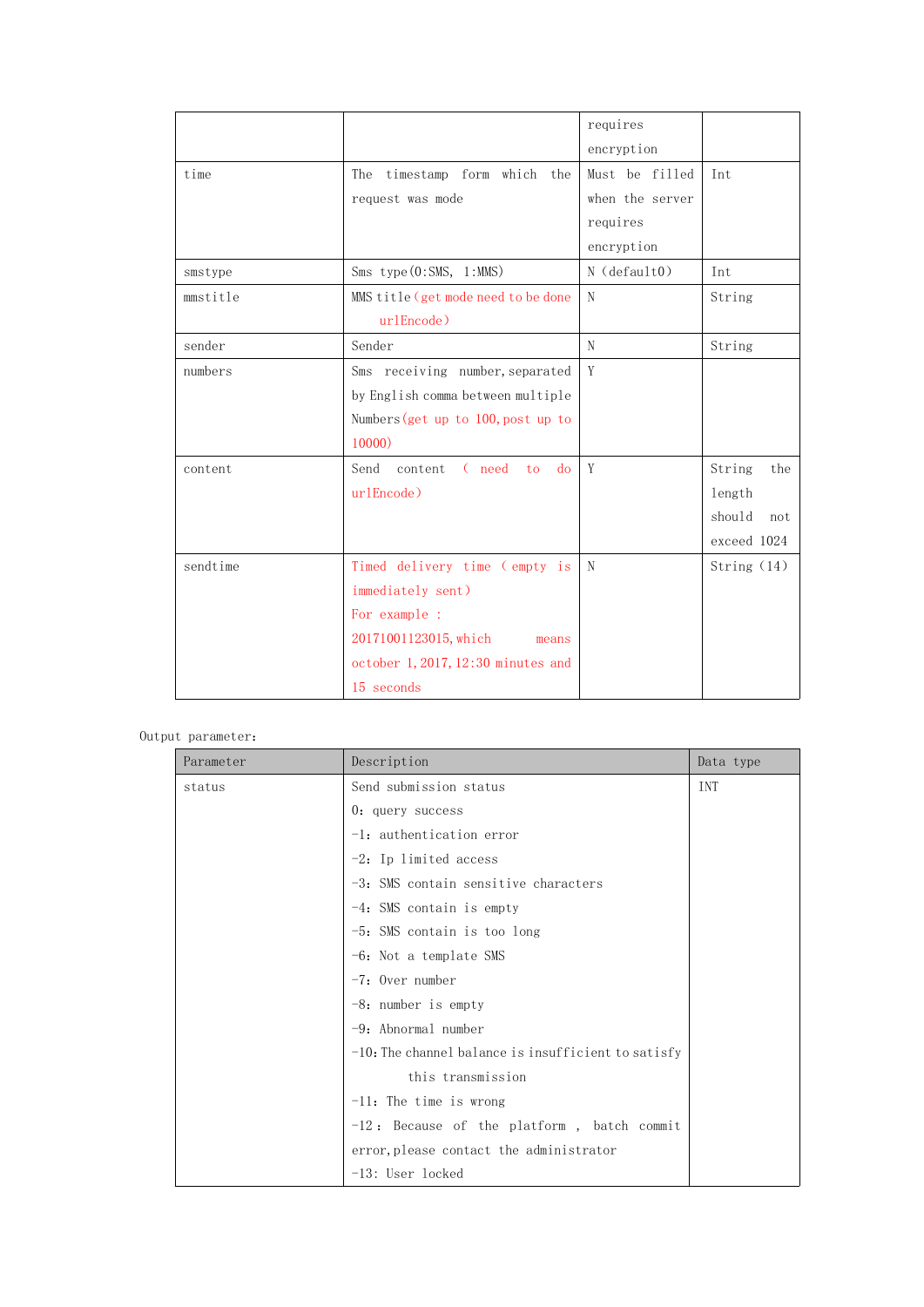| success | The number of successful submissions             | <b>TNT</b> |
|---------|--------------------------------------------------|------------|
| fail    | The number of failure submissions                | <b>TNT</b> |
| array   | The array of successful sms submission           |            |
|         | The array contains the "number and number of the |            |
|         | sending result query ID", which is numeric       |            |
|         | characters                                       |            |

Note: after the submissions of the SMS, the system will generate and id for the successful number, after that the consumer can query the sending result of the message according to this id.

Reply simple:  ${$ "status":0, "success":2, "fail":0, "array":[[10010,1], [1008611,2]]}

# **3. Get report**

HTTP get is Support to query the SMS sending status, and get sends up to 200 numbers at once. Get report data (the body segment of the http message) is a JSON array composed by one or more task,parameter Content-Type in HTTP head should set

to "application/json;charset=utf-8".

Note: December 31,2020, added support for getting reports delivered, the "EIMS\_HTTP\_GET\_DELIVER\_REPORT " option can be turns off the function of deliver reports.

Method of calling:

http://Ip:20003/getreport?account=\*\*\*&password=\*\*\*&ids=1,2

Input parameter:

| Parameter | Description                               | Required             | Dada type |
|-----------|-------------------------------------------|----------------------|-----------|
| version   | Protocol version number                   | $N$ (default 1.0)    | String    |
| account   | Account                                   | Y                    | String    |
| password  | Password                                  | Y                    | String    |
| ids       | Specify the SMS id of the query $\vert$ Y |                      | String    |
|           | sending result (the id is                 |                      |           |
|           | returned by the system at the time        |                      |           |
|           | of submission), and multiple              |                      |           |
|           | Numbers are separated by English          |                      |           |
|           | commas (up to $200$ )                     |                      |           |
| seq       | Serial number, increments per             | filled<br>Must<br>be | Int       |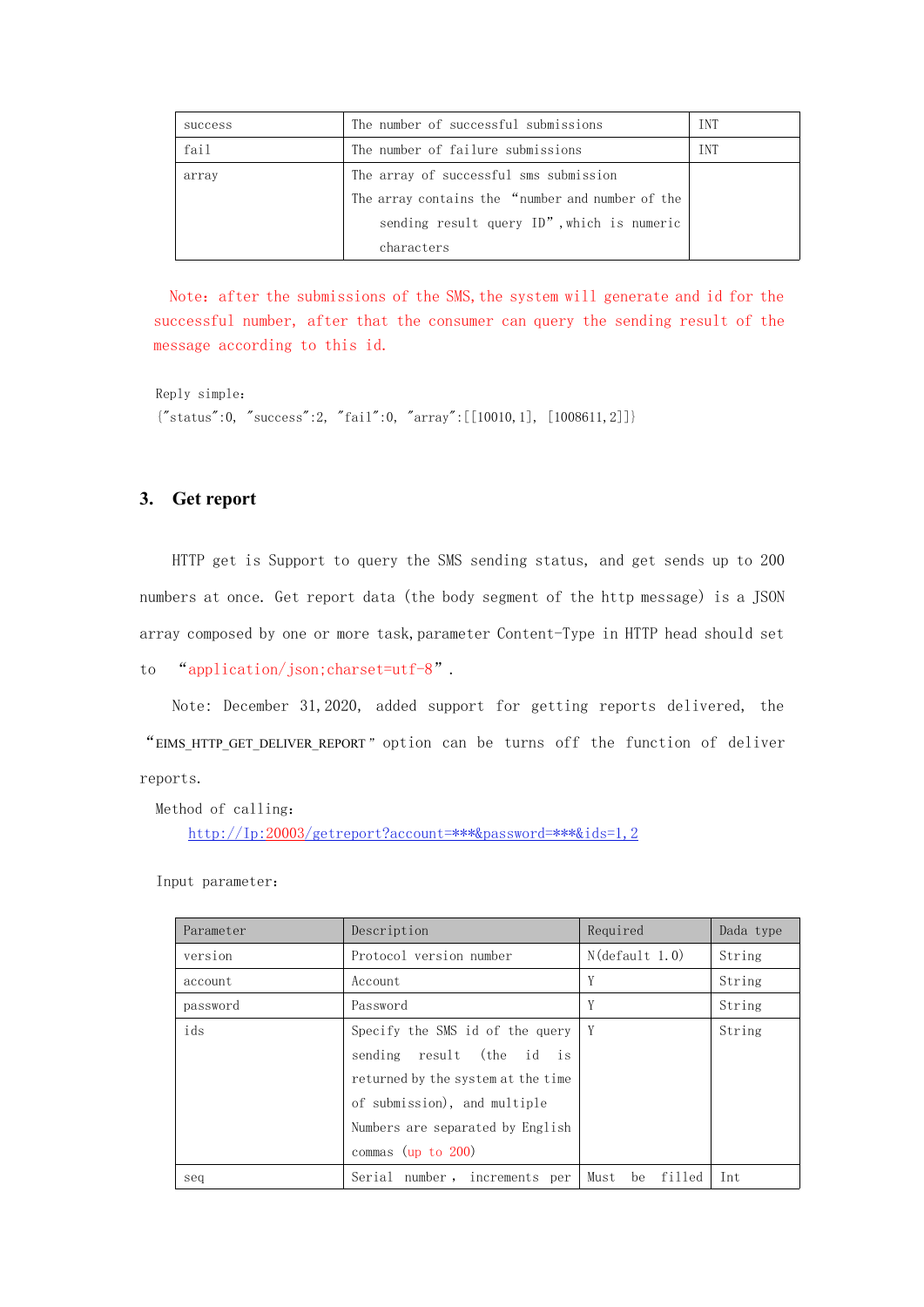|      | request, the initial value is 1    | when the server   |        |
|------|------------------------------------|-------------------|--------|
|      |                                    | requires          |        |
|      |                                    | encryption        |        |
| time | The timestamp form which the       | filled<br>Must be | Int    |
|      | request was mode                   | when the server   |        |
|      |                                    | requires          |        |
|      |                                    | encryption        |        |
| ids  | Specify the SMS id of the query    | Y                 | String |
|      | sending result (the id is          |                   |        |
|      | returned by the system at the time |                   |        |
|      | of submission), and multiple       |                   |        |
|      | Numbers are separated by English   |                   |        |
|      | commas (up to $200$ )              |                   |        |

| Parameter       | Description                                      | Data type  |
|-----------------|--------------------------------------------------|------------|
| status          | Send submission status                           | <b>INT</b> |
| success         | The number of send successful                    | <b>INT</b> |
| fail            | The number of send failure                       | <b>INT</b> |
| unsent          | The number of unsend                             | <b>INT</b> |
| sending         | The number of sending                            | <b>INT</b> |
| Deliver Suc     | The number of deliver success                    | <b>INT</b> |
| Deliver fail    | The number of deliver failure                    | <b>TNT</b> |
| Deliver Timeout | The number of deliver timeout                    | INT        |
| No found        | The number of number not found                   |            |
| array           | An array of sms sending result                   |            |
|                 | An array of SMS sending results.                 |            |
|                 | The array contains the "status query ID, number, |            |
|                 | sending time, status", all of which are numeric  |            |
|                 | characters.                                      |            |
|                 | Send Status:                                     |            |
|                 | 0 sent successfully,                             |            |
|                 | 1: unsent,                                       |            |
|                 | 2: sending,                                      |            |
|                 | Non: sending failure.                            |            |
|                 | Deliver status:                                  |            |
|                 | 0: no reporting required                         |            |
|                 | 1: sent but not yet delivered                    |            |
|                 | 2: deliver failure                               |            |
|                 | 3: deliver success                               |            |
|                 | 4: deliver timeout                               |            |
|                 | 5: other unknown status                          |            |
|                 |                                                  |            |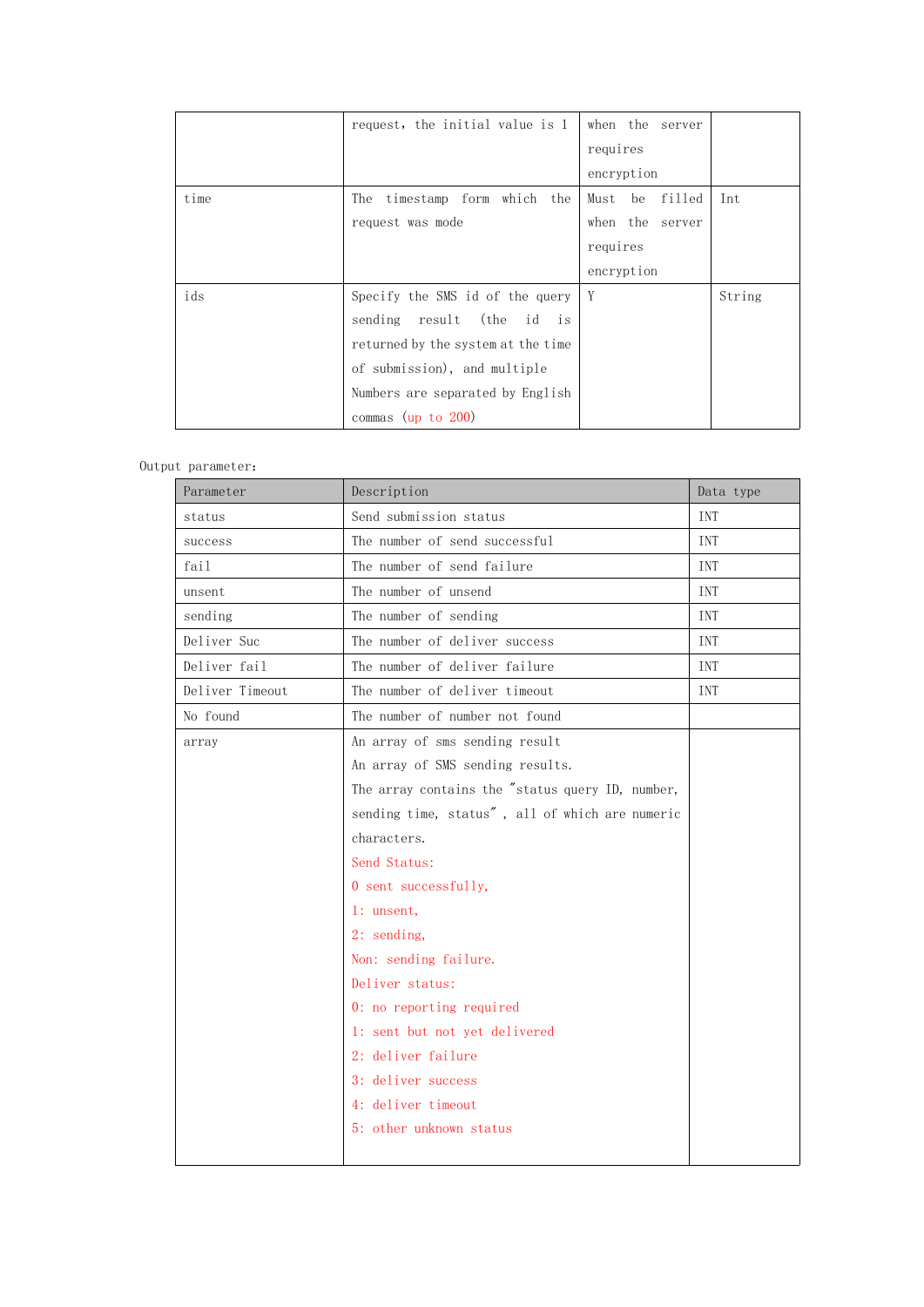Note: after the submission of the text message, the system will generate an Id for the successful number. After that, the customer can query the sending result of the message according to this Id.

Reply sample:

{"status":0, "success":1, "fail":1, "unsent":0, "sending":0, "nofound":0,  $"array" : [[1,10010,20171001123015,0], [2,1008611,20171001123015,3]]$ 

Note: above-mentioned array  $[1,10010,20171001123015,0]$ , each field corresponds to the status query ID, number, sending time and status of the number.

| Status code | English describe          |
|-------------|---------------------------|
| $\theta$    | success                   |
|             |                           |
| 1001        | NoRoute                   |
| 1002        | NoChannel                 |
| 1003        | NoBablance                |
| 1004        | Unkown                    |
| 1005        | Send Refuse               |
| 1006        | Send Timeout              |
| 1007        | <b>Server Timeout</b>     |
| 1008        | SupplierMccMncLimit       |
| 1009        | ConsumerMccMncLimit       |
| 1010        | NoSupplier                |
| 1011        | <b>Black Number</b>       |
| 1012        | Sensitive Words           |
| 1013        | Daliy Limit               |
| 1014        | DestinationMccMncLimit    |
| 1016        | <b>SMS</b> Template Limit |
| 1017        | SupplierNoBablance        |
| 1018        | UserProfitLimit           |
| 1019        | ChannelProfitLimit        |
| 1020        | MccNumberLengthLimit      |
| 1021        | Job no found              |
| 1022        | china sms limit           |
| 1023        | RouteMccMncLimit          |

# **4. Get sms**

Support HTTP get to query the system to receive SMS, get sends up to 50 SMS messages. Get report data (The body segment of the HTTP message)is a JSON array composed by one or more task. Parameter Content-Type in HTTP head should set to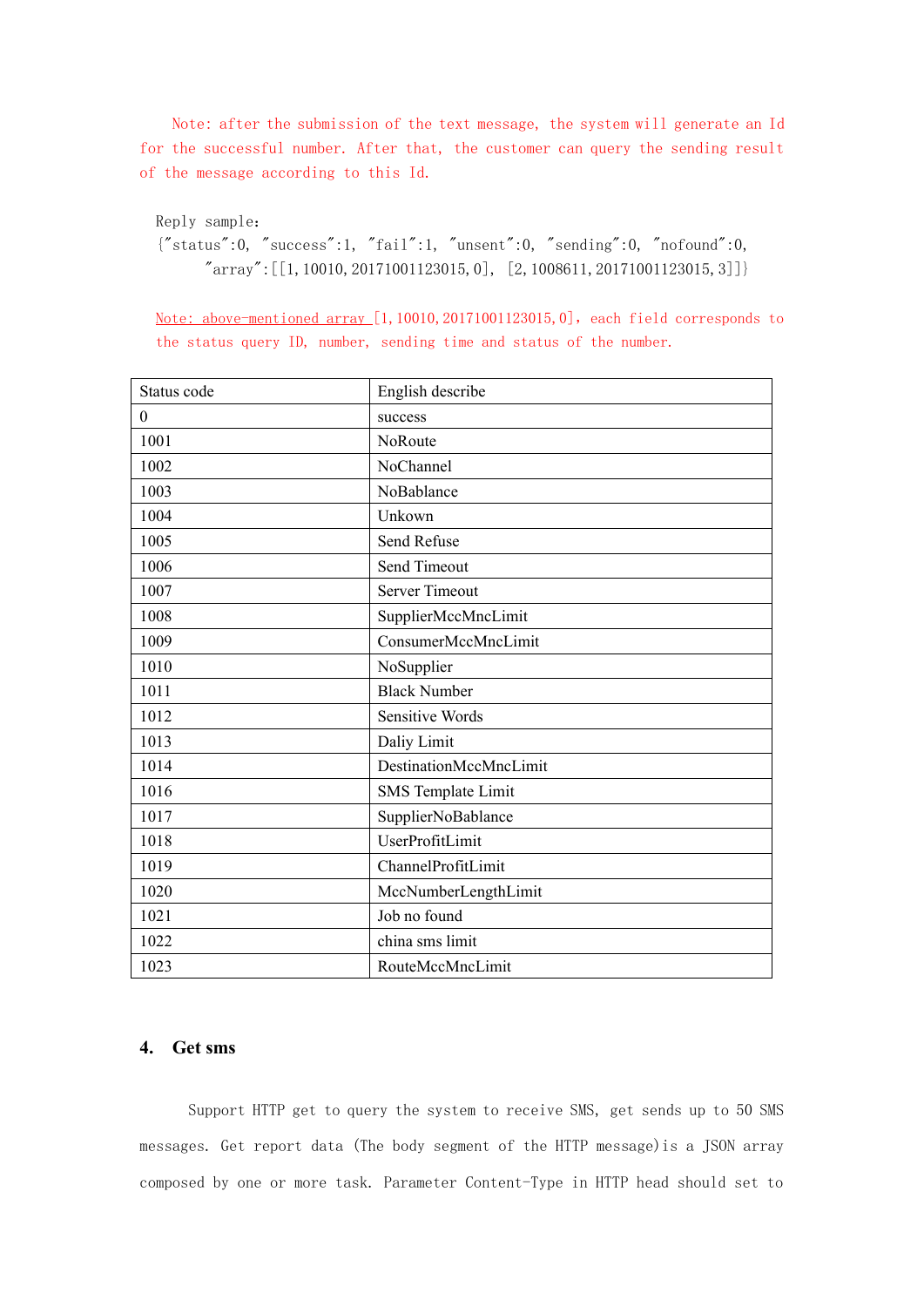# "application/json;charset=utf-8".

# Method of calling:

<code>http://Ip:20003/getsms?account=\*\*\*&password=\*\*\*&start\_time=1543570302</code>

| parameter  | Description                     | Required          | Data type  |
|------------|---------------------------------|-------------------|------------|
| version    | Protocol version number         | $N$ (default 1.0) | String     |
| account    | Account                         | Y                 | String     |
| password   | Password                        | Y                 | String     |
| seq        | Serial number, increments per   | Must be filled    | Int        |
|            | request, the initial value is 1 | when the server   |            |
|            |                                 | requires          |            |
|            |                                 | encryption        |            |
| time       | The timestamp form which the    | Must be filled    | Int        |
|            | request was mode                | when the server   |            |
|            |                                 | requires          |            |
|            |                                 | encryption        |            |
| Start_time | The timestamp from which the    | N                 | <b>INT</b> |
|            | query began                     |                   |            |

### Input parameter:

| Parameter | Description                                            | Type       |
|-----------|--------------------------------------------------------|------------|
| status    | Query request status                                   | INT        |
|           | 0: Query success                                       |            |
|           | $-1$ : Authentication error                            |            |
|           | $-2$ : IP limited access                               |            |
|           | -3: SMS contain sensitive characters                   |            |
|           | $-4$ : SMS contain is empty                            |            |
|           | $-5$ : SMS contain is too long                         |            |
|           | $-6$ : Not a template SMS                              |            |
|           | $-7$ : Over number                                     |            |
|           | $-8$ : Number is empty                                 |            |
|           | $-9$ : Abnormal number                                 |            |
|           | $-10$ : The channel balance is insufficient to satisfy |            |
|           | this                                                   |            |
|           | transmission                                           |            |
|           | $-11$ : The timing is wrong                            |            |
|           | -12: Because of the platform, batch commit error,      |            |
|           | please contact the administrator                       |            |
|           | $-13$ : User locked                                    |            |
| cnt       | receive SMS number of Query (a get request is not      | <b>TNT</b> |
|           | more than 50)                                          |            |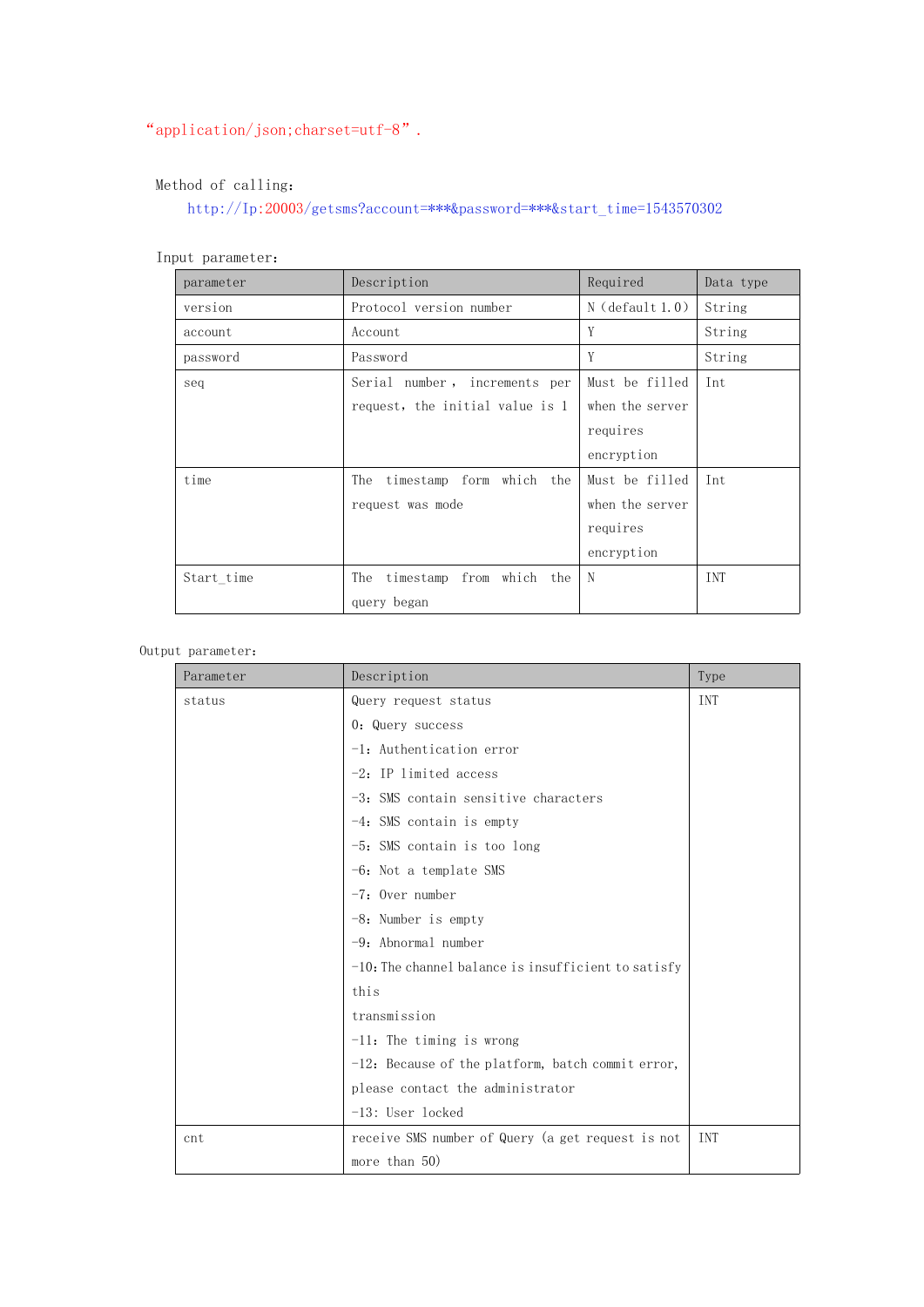| array | receive SMS number of Query (a get request is not  |  |
|-------|----------------------------------------------------|--|
|       | more than 50)                                      |  |
|       | Note: the message content needs to be base 64      |  |
|       | decoded to get the correct SMS content of utf8     |  |
|       | encoding; If you receive two SMS with the same id, |  |
|       | it can be considered as a repeated receiving SMS.  |  |
|       | Once the customer has checked the received SMS,    |  |
|       | the second query will not return.                  |  |

Reply sample:

```
{"status":0, "cnt":2, "array":[[1,10010,20171001123015, "********************************"],
[2,1008611,20171001123015, "********************************"]]}
```
### **5. Actively the push the report to customers url**

The url of the push report of consumer user can be configured on the system. After the system sends the message, The result of the SMS message will be pushed to the url specified by the customer in put mode, the contents of the report are placed in the body of the request in JSON ,push up to 50 report at one time.

|  |  | JOSN message format |  |  |
|--|--|---------------------|--|--|
|--|--|---------------------|--|--|

| Parameter | description                                        | Type       |
|-----------|----------------------------------------------------|------------|
| type      | The string type of the message,, default: "report" | STRING     |
| cnt       | The number of reports included in this push (no    | <b>TNT</b> |
|           | more than 50 more than one request)                |            |
| array     | An array of sms sending reports                    | Array      |
|           | The array contains                                 |            |
|           | $1$ , id(the id returned when sent, Int)           |            |
|           | 2, Send number (String)                            |            |
|           | Send time (Int)<br>3 <sub>1</sub>                  |            |
|           | Send result (Int, 0 succeed, non-0 failed)<br>4.1  |            |
|           | Cause (String)<br>5 <sub>1</sub>                   |            |

Push sample:

 ${\lbrack}'' \text{type}''$ : "report", "cnt": 2, "array": [[1, "1234545456", 20180801123015, 0, "success"], [2, "2] 356844545",20180801223015, 1, "no balance"]]}

# **6. Create a SMS task tosend message**

Support HTTP post to create the task of sending SMS.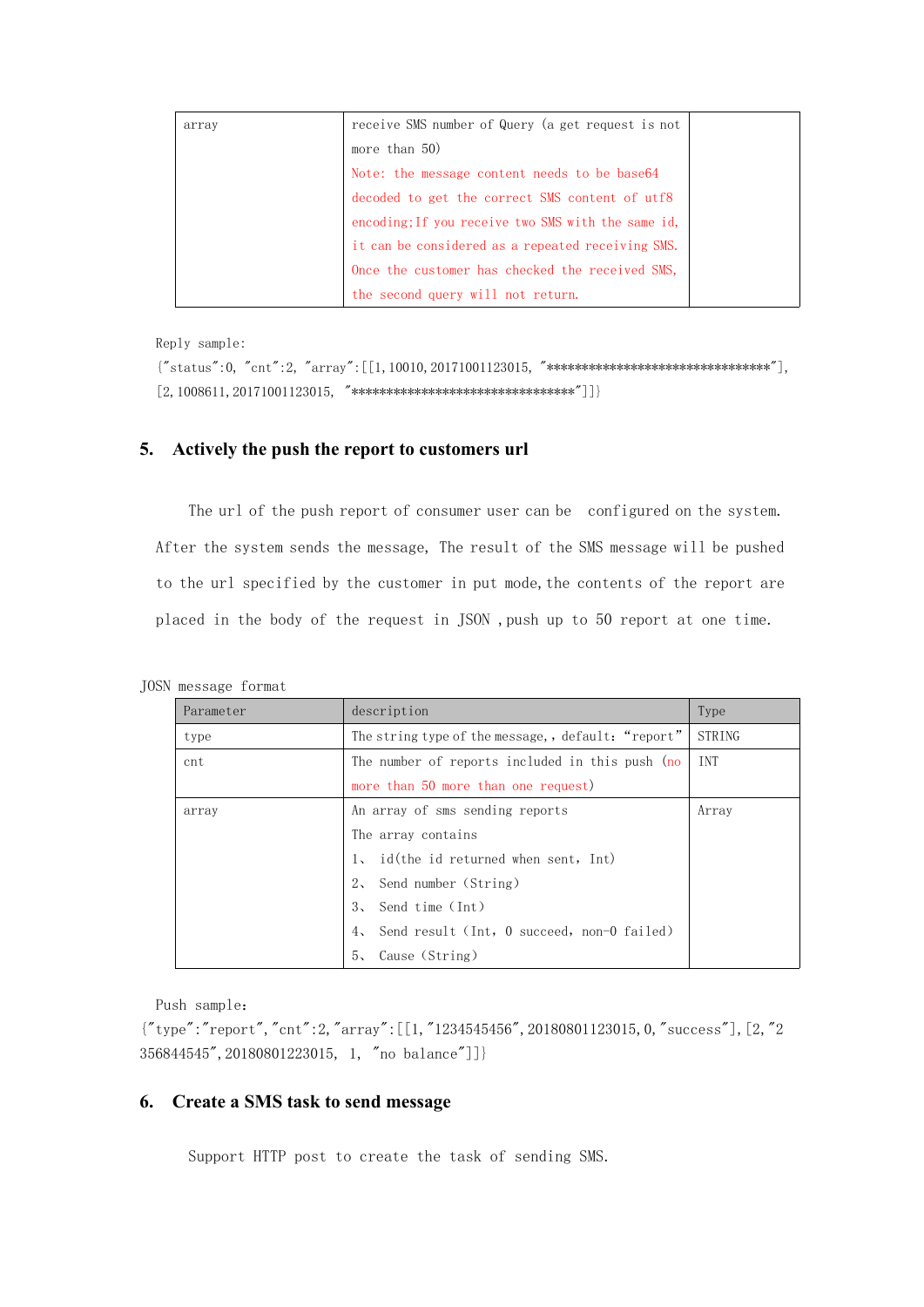submitted result data (The body segment of the HTTP message)is a JSON array composed by one or more task. Parameter Content-Type in HTTP head should set to "application/json;charset=utf-8".

#### URL: [http://Ip:20003/smsj](http://ip:20003/sendsms)ob

Body sample:

1. Create an immediately sms task, the number is put on the number field. body: {"account":"chenkc","password":"123456","job":"job\_with\_number","numb ersrc":0,"numbers":"123456,3444,54535","content":"test"}

2. Create an immediately sms task, the number field holds the URL of a number field.

# body: {"account":"chenkc","password":"123456","job":"job\_with\_number","nu mbersrc":1,"numbers":"http://ip:port/sms.xls","content":"test"}

3. Create cycle of 10 sms task that trigger at 9am each day, the number fields holds the URL of a number field.

body:{"account":"chenkc","password":"123456","job":"job\_with\_number"," jobtype":3,"period":10,"hour":9,"min":0,"numbersrc":1,"numbers":"http:// ip:port/sms.xls", "content":"test"}

Note: need to put all the parameter in the body as json, url file only supports xls,nonsupport xlsx.

| Parameter | Description                                                                                                              | Required | Data type | Note        |
|-----------|--------------------------------------------------------------------------------------------------------------------------|----------|-----------|-------------|
| version   | Protocol version number                                                                                                  | N        | String    | Default 1.0 |
| account   | Accounts                                                                                                                 | Y        | String    |             |
| password  | 1, when the server is not<br>encrypted, is plaintext<br>password.<br>2, when the server is<br>encrypted, is MD5 password | Y        | String    |             |
|           | $Md5$ price = md5<br>(account+plaintext<br>$password+seq+time+key$<br>The negotiated key offer<br>By server              |          |           |             |

Input parameter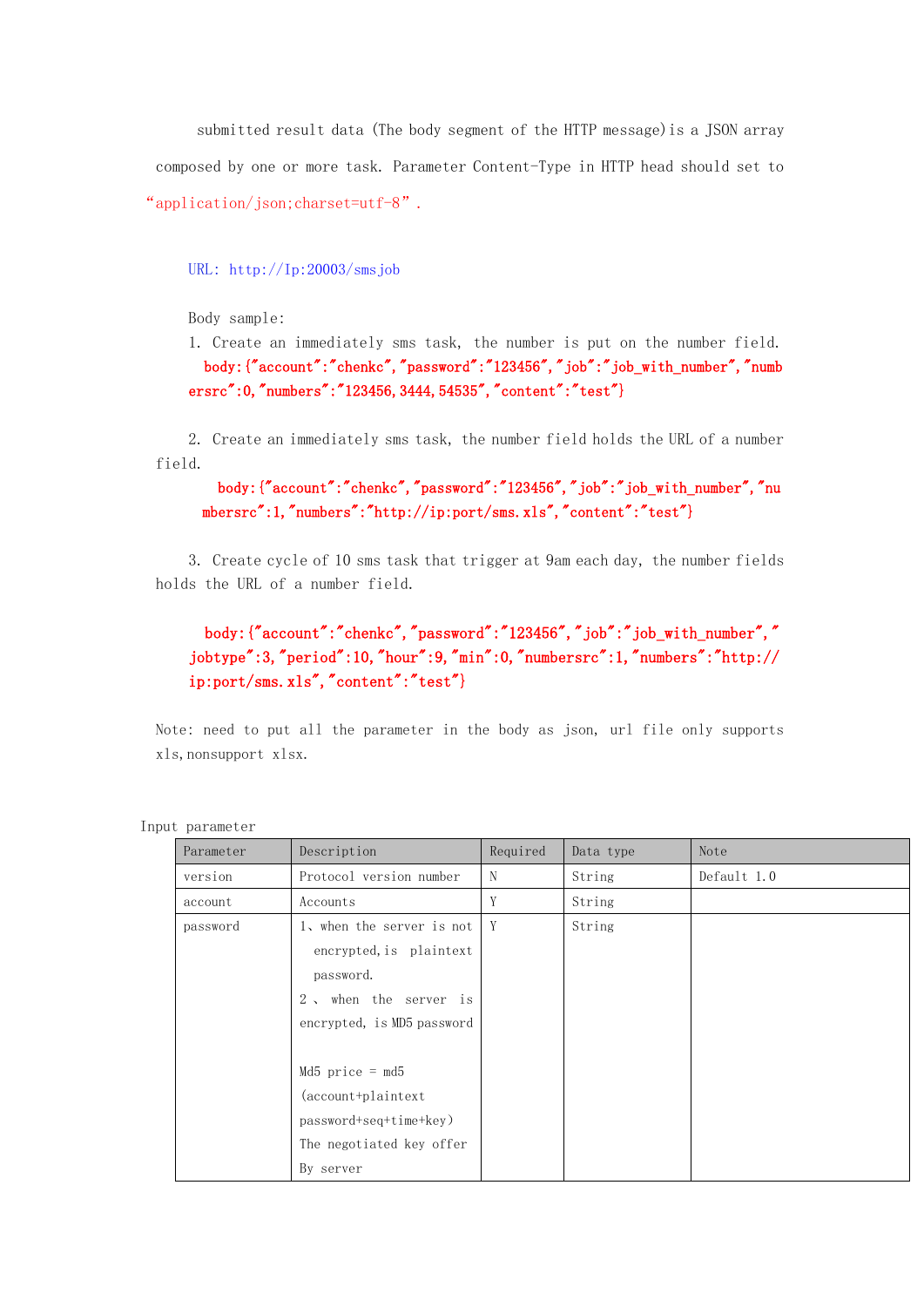| seq         | Serial number:             | N | Int    | Must be filled when the server    |
|-------------|----------------------------|---|--------|-----------------------------------|
|             | incrementing per request   |   |        | Requires encryption               |
|             | The initial value is 1     |   |        |                                   |
| time        | The timestamp of the       | N | Int    | Must be filled when the server    |
|             | Request initiation         |   |        | Requires encryption               |
| job         | Task name                  | Y | String |                                   |
| jobtype     | Task type                  | N | Int    | Default 0                         |
|             | 0: immediately             |   |        |                                   |
|             | $1:$ timing                |   |        |                                   |
|             | 2: interval                |   |        |                                   |
|             | $3:$ daily                 |   |        |                                   |
|             | 4: weekly                  |   |        |                                   |
|             | 5: monthly                 |   |        |                                   |
| period      | The number of cycles of a  | N | Int    | 1, this calue only takes effect   |
|             | periodic task              |   |        | if the task type is greater       |
|             |                            |   |        | than 2                            |
|             |                            |   |        | 2, the default number of cycles   |
|             |                            |   |        | for a periodic task is $1+$ -both |
|             |                            |   |        | the period and the scheduled      |
|             |                            |   |        | end time are empty                |
| interval    | How often does an interval | N | Int    | When the task is 2 interval,      |
|             | trigger an interval task   |   |        | It is required time unit:         |
|             |                            |   |        | minutes                           |
| min         | Min                        | N | Int    | 1. Value range: $0-59$            |
|             |                            |   |        | 2. Compulsory items for tasks     |
|             |                            |   |        | of type 2-5                       |
| hour        | Hour                       | N | Int    | 3. Value range: 0-23              |
|             |                            |   |        | 4. Compulsory items for tasks     |
|             |                            |   |        | of type $2-5$                     |
| day         | day                        | N | Int    | $1$ , value range: $1-31$         |
|             |                            |   |        | 2. Compulsory items for tasks     |
|             |                            |   |        | of type $2, 3$ and $5$            |
| week        | week                       | N | Int    | $1$ , value range: $1-7$          |
|             |                            |   |        | 2, compulsory items for tasks     |
|             |                            |   |        | of type 4                         |
| mon         | month                      | N | Int    | $1$ , value range: $1-12$         |
|             |                            |   |        | 2, compulsory items for tasks     |
|             |                            |   |        | of type 5                         |
| planstarttm | Schedule to send a         | N | Int    | Scheduled to send a timestamp.    |
|             | timestamp                  |   |        | Null mean to send immediately     |
| planendtm   | Scheduled end timestamp    | N | Int    | Scheduled end timestamp           |
| retry       | The number of retries      | N | Int    | The maxmum number of              |
|             |                            |   |        | retry messages sent failed        |
|             |                            |   |        | Default 0 does not resend         |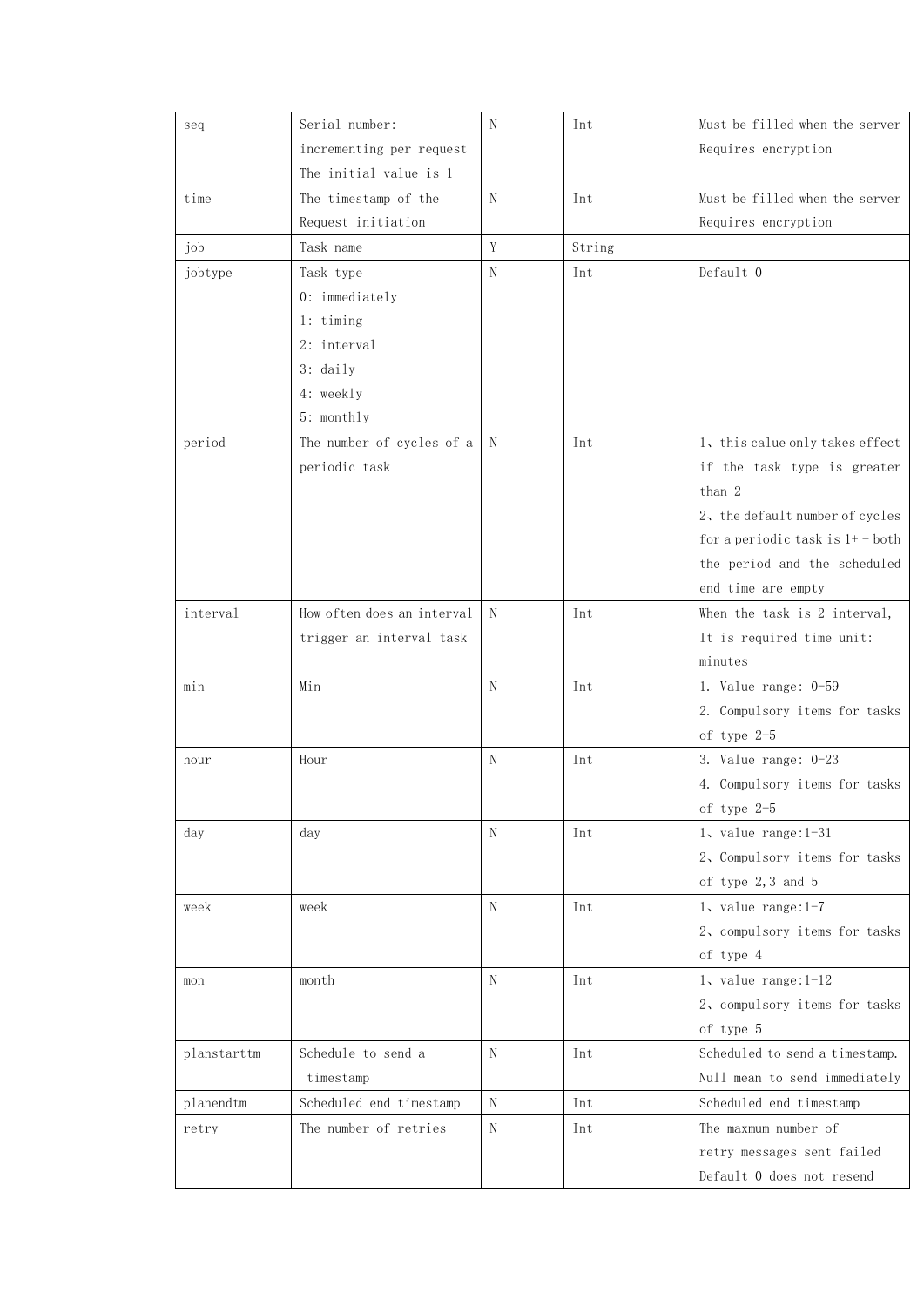| flash     | Flash sms      | N | Int    | is it a flash message          |
|-----------|----------------|---|--------|--------------------------------|
|           |                |   |        | 0: N <sub>0</sub>              |
|           |                |   |        | 1: Yes                         |
| content   | SMS content    | N | String | Global SMS content             |
| Numbersrc | Source number  | N | INT    | 0: numbers field is number     |
|           |                |   |        | 1: numbers is a URL (file only |
|           |                |   |        | Support xls, nonsupport xlsx)  |
| numbers   | Receive number | N | String | Receive number for SMS         |
|           |                |   |        | 1. The length not exceeding    |
|           |                |   |        | 4*1024                         |
|           |                |   |        | 2. multiple numbers are        |
|           |                |   |        | separated by English commas    |
| SenderId  | Sender ID      | N | String | The sender Id of the task      |
| SMStype   | SMS type       | N | Int    | $0:$ SMS, $1:$ MMS             |
|           |                |   |        | (detault 0)                    |
| MMStitle  | MMS title      | N | String | When the SMS type is MMS is    |
|           |                |   |        | required to fil                |

| Parameter | Description                                             | type |
|-----------|---------------------------------------------------------|------|
| status    | Query request status                                    | INT  |
|           | 0: Query success                                        |      |
|           | $-1$ : Authentication error                             |      |
|           | $-2$ : IP limited access                                |      |
|           | $-3$ : SMS contain sensitive characters                 |      |
|           | $-4$ : SMS contain is empty                             |      |
|           | -5: SMS contain is too long                             |      |
|           | $-6$ : Not a template SMS                               |      |
|           | $-7$ : Over number                                      |      |
|           | -8: Number is empty                                     |      |
|           | $-9$ : Abnormal number                                  |      |
|           | $-10$ : The channel balance is insufficient to satisfy  |      |
|           | this                                                    |      |
|           | transmission                                            |      |
|           | $-11$ : The timing is wrong                             |      |
|           | -12: Because of the platform, batch commit error,       |      |
|           | please contact the administrator                        |      |
|           | -13: User locked                                        |      |
|           | $-14$ : abnormal number source                          |      |
|           | $-15$ : task name abnormal, null or length greater than |      |
|           | 64                                                      |      |